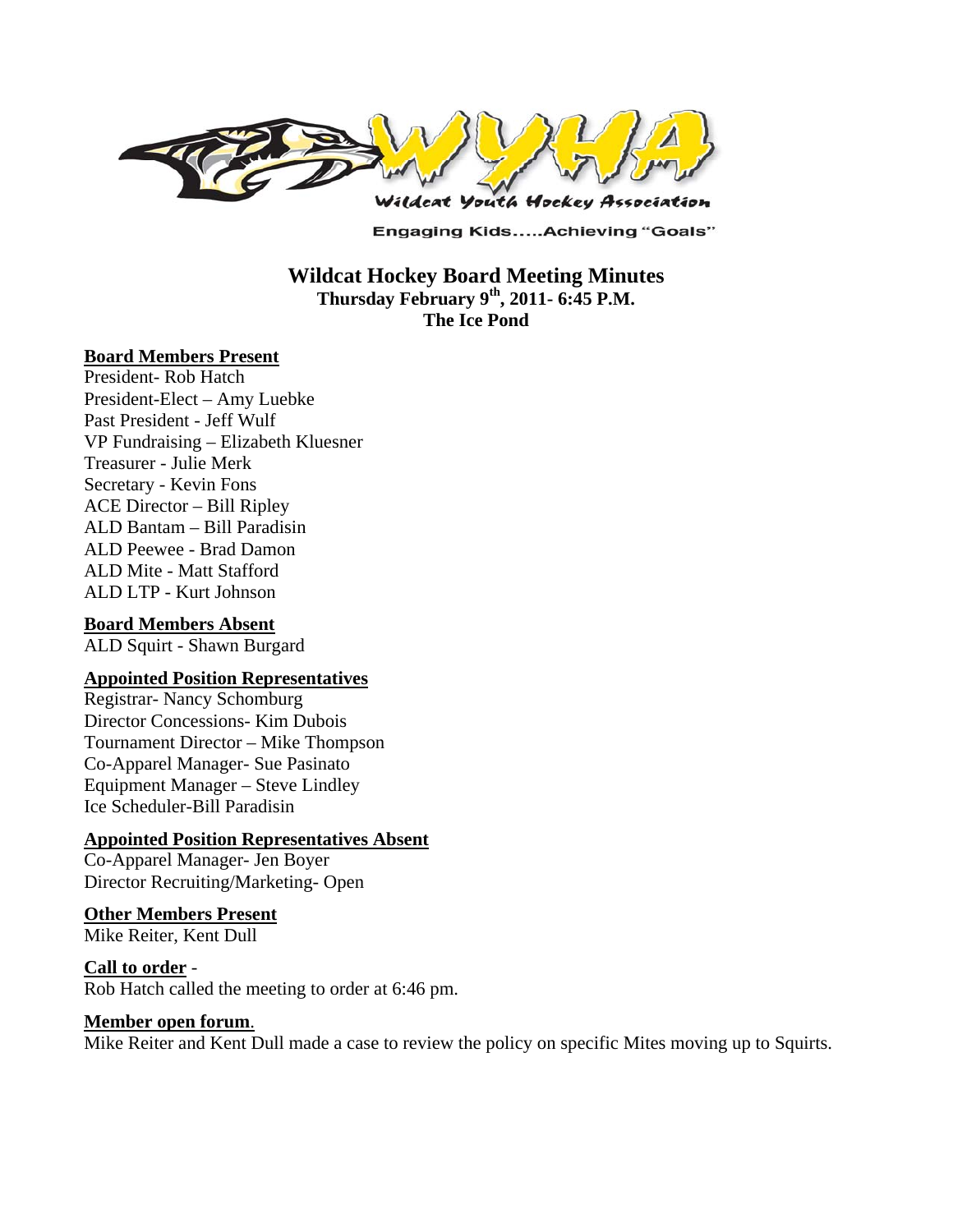## **Approval of prior meeting minutes**.

Amy Luebke made a motion to approve the January meeting minutes, Jeff Wulf seconded. Motion carried unanimously.

## **Approval of agenda**

Kurt Johnson made a motion to approve the agenda with additions, Amy Luebke seconded. Motion carried unanimously.

# **Reports:**

**Treasurer:** 

Approval of bills – Amy Luebke made a motion to approve the outstanding bills, Bill ripley seconded. Motion carried unanimously. Reviewed Current Statements.

Skater Change form – Will finalize and get to the mite and lower levels for next season.

Bantam B Goalie Sub Hotel Bill – Brad Damon made a motion that the club pay the hotel bill for the tournament the PW A goalie played for the Bantam B team. Amy Luebke seconded. Vote 9 for, 1 against, Motion Passed.

## **LTS/MiniMite/LTP:**

Kurt Johnson is researching possibility of a spring session with Capital Skating and the Rink.

**Mite ALD :**  Nothing to report.

**Squirt ALD:**  First Aid Training Update - Table until next month

**Pee Wee :**  Nothing to report.

**Bantam:**  Nothing to report.

### **Equipment :**

Will Purchase Goalie Bags as needed and review equipment this spring Possibly have a Garage Sale to move some of the old / retired equipment.

## **Fundraising:**

Parade of Homes – Bill Ripley made a motion to step out of the Parade of Homes this season and allow other area group to take over this program. Amy Luebke Seconded, Motion passed Unanimously. Amy Luebke will blast out notice that this opportunity in not available this season and families should consider other volunteer opprotunities.

**Apparel:**  Nothing to report **Registrar-**

Nothing to report

**Ice scheduler-**Nothing to report

**Marketing Director:** (OPEN) Nothing to report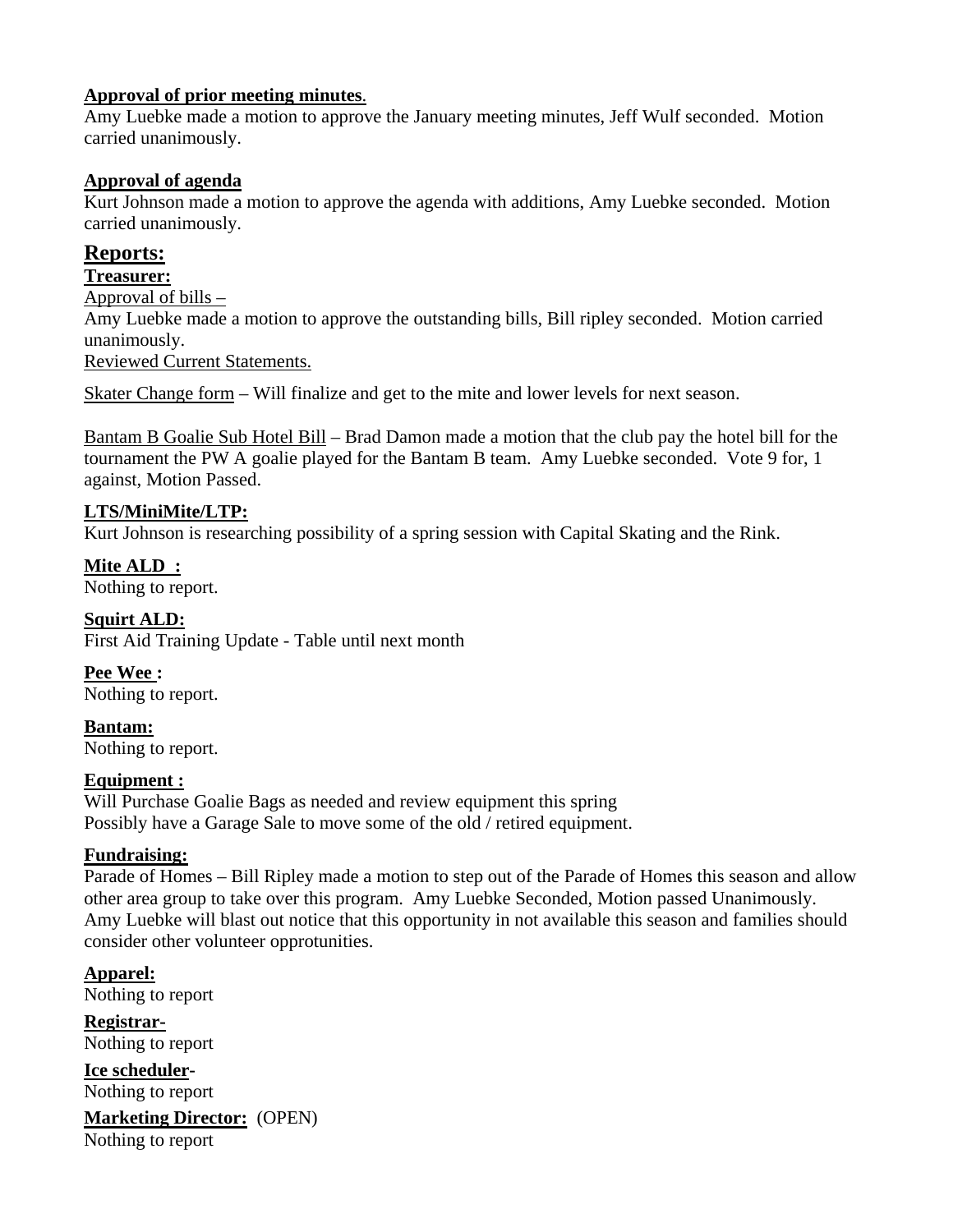## **Tournament Director:**

Squirt Tournament There are 5 A teams and 9 B Teams. Everythign is on track. We need people to sign up for volunteer tasks.

Mite Tournament: Still collecting teams – have 12 teams so far.

U12 / U10 Rec League?

Subcommittee of Kevin Fons, Jeff Wulf, Amy Luebke and Bill Paradisin will research and present a proposal at next month's meeting.

## **Concessions Director:**

Nothing to report

## **Ace Director:**

Mites Trying out as Squirts

Bill Ripley made a motion that Kevin Fons write up a proposal and send it for review, Kurt Johnson seconded. Motion Passed. Kevin will develop wording.

### Online coaches Evaluation

Bill Ripley to get the questions to Kevin Fons who will review them with our Web Developer to try to get them done by the next board meeting. Looking at an overall rating and a list of all the comments for each question.

## **President elect –**

Open Board Positions for 2012 – (Need Bios by March 1sr, did we reserve space for the meeting?) President Elect

Treasurer Head Coach Elect PeeWee ALD Mite ALD

Need to continue to recruit and get the Bios' for the Ballot. Will send out to the club in the newsletter and as an additional e-mail. Add to the website.

### **Old Business:**

Banners for Rink The banners are lost, someone picked up from Capital Ice a year or two ago and no one knows who has them.

## **New Business:**

Paid Coaches contracts – Steve Lindley and Rob Hatch will review possibilities and revisions to the coaches contract.

Pucks – Pucks have been disappearing all season, we will send an e-mail to parents to ask if they have any extra pucks drop them off at the rink. Nearly 200 pucks have disappeared. Coaches should keep an eye on other teams as we have seen a couple opposing coaches filling puck bags.